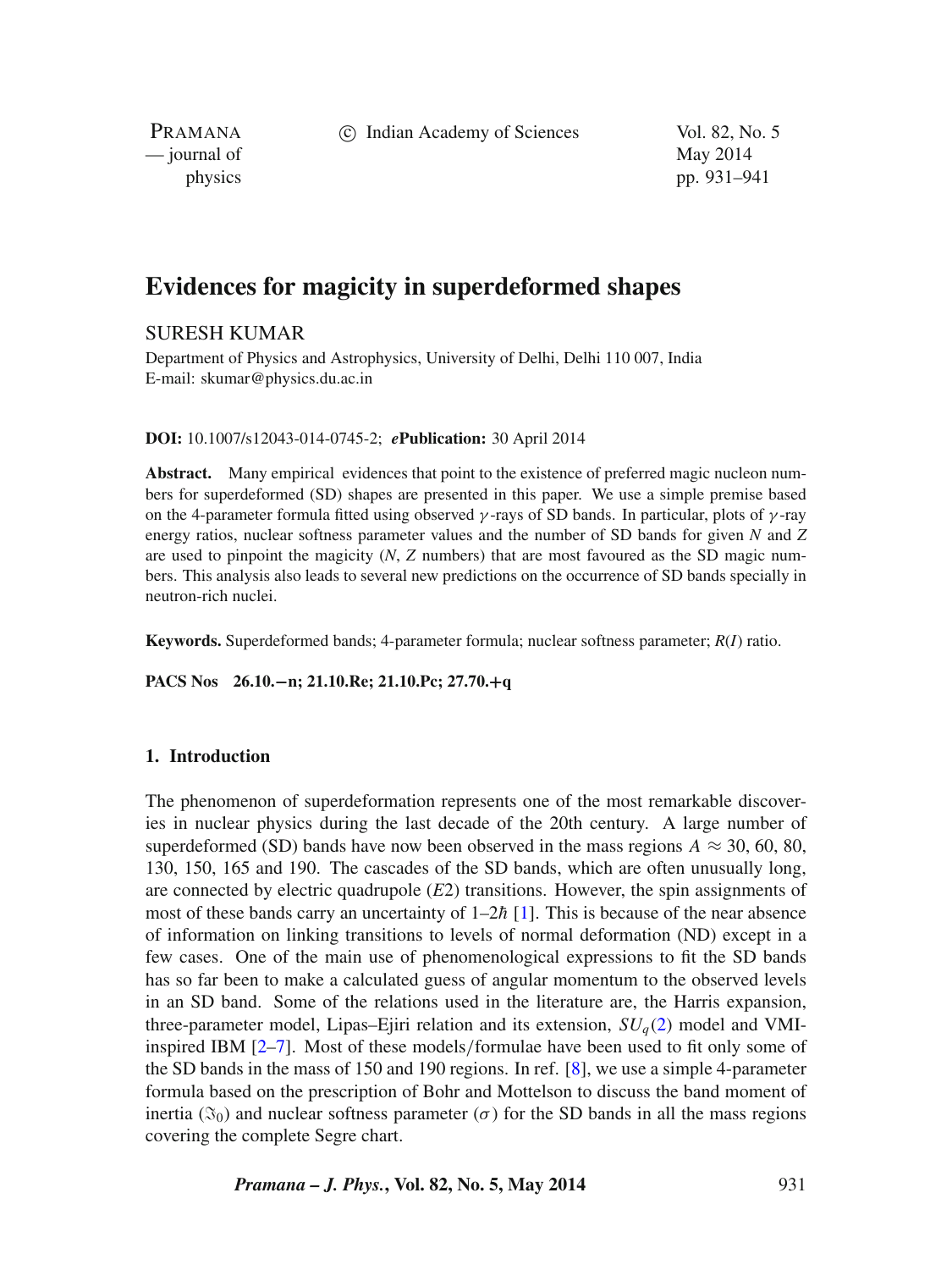## *Suresh Kumar*

We also look at some possible empirical signatures of SD magic numbers [\[8\]](#page-10-1). Many types of empirical evidences support the existence of the spherical magic numbers (2, 8, 20, 28, etc.), which have played instrumental roles in the development of nuclear physics [\[9\]](#page-10-2). The idea of magic numbers has now been generalized to non-spherical shapes and the relationship of shapes and shell structure has played a vital role in the development of nuclear structure physics. It is now well known that shell closure at 2:1 shape leads to a good understanding of the observed SD bands and fission isomers. We present such evidences in ref. [\[8\]](#page-10-1) and identify the SD magic numbers. Observation of hundreds of SD bands in the mass regions predicted by shell correction-based models testify to the success of the concept. It is however, remarkable that no direct empirical evidence has been presented so far supporting the existence of SD magic numbers and what these numbers are. We present such evidences in [§3](#page-3-0) and identify the SD magic numbers.

#### **2. Softness parameter and moment of inertia for SD bands**

Bohr and Mottelson [\[9](#page-10-2)[,10\]](#page-10-3) pointed out that the rotational energy of a  $K=0$  band in an even–even nucleus can be expanded in a power series of  $I(I+1)$ :

<span id="page-1-1"></span>
$$
E(I) = A(I(I+1))^{1} + B(I(I+1))^{2} + C(I(I+1))^{3} + D(I(I+1))^{4}.
$$
 (1)

The expansion for a  $K\neq 0$  band can take a form similar to eq. [\(1\)](#page-1-1), but includes a term for the band-head energy, and  $I(I+1)$  has to be replaced by  $I(I+1)-K^2$ . It has now been well established that the extensive data on ND bands can be described rather well by eq. [\(1\)](#page-1-1) except in the band crossing region where phenomena like back-bending occur. The energy may also be written in a different form as [\[11\]](#page-10-4)

<span id="page-1-0"></span>
$$
E(I) = 1/2\Im_0[(I(I+1) - 1/2\sigma(I(I+1))^2 + \sigma^2(I(I+1))^3 - 3\sigma^3(I(I+1))^4],
$$
\n(2)

where the softness parameter  $\sigma = 1/2S(\mathfrak{F}_0)^3$  [\[12\]](#page-10-5) is a small parameter of expansion with *S* as the stiffness constant and  $\mathfrak{S}_0$  is the ground-state moment of inertia. On rearranging eq.  $(1)$ , we obtain

<span id="page-1-2"></span>
$$
E(I) = A[(I(I+1) + B/A(I(I+1)))^{2} + C/A(I(I+1))^{3}
$$
  
+ D/A(I(I+1))<sup>4</sup>]. (3)

A comparison of eqs [\(2\)](#page-1-0) and [\(3\)](#page-1-2) suggests that

$$
A = \frac{1}{2\Im_0}
$$
,  $\frac{B}{A} = -\frac{\sigma}{2}$ ,  $\frac{C}{A} = \sigma^2$ ,  $\frac{D}{A} = -3\sigma^3$ .

#### 2.1 *The 4-parameter formula for SD bands*

This formula is equivalent to expression [\(1\)](#page-1-1). For SD nuclei, where  $K \neq 0$ , eq. (1) can be re-written as

$$
E(I) = E_0 + A((I(I + 1) - (I_0(I_0 + 1)) + B((I(I + 1))^2 - (I_0(I_0 + 1))^2)
$$
  
+  $C((I(I+1))^3 - (I_0(I_0 + 1))^3)$   
+ $D((I(I+1))^4 - (I_0(I_0 + 1))^4)$ , (4)

932 *Pramana – J. Phys.***, Vol. 82, No. 5, May 2014**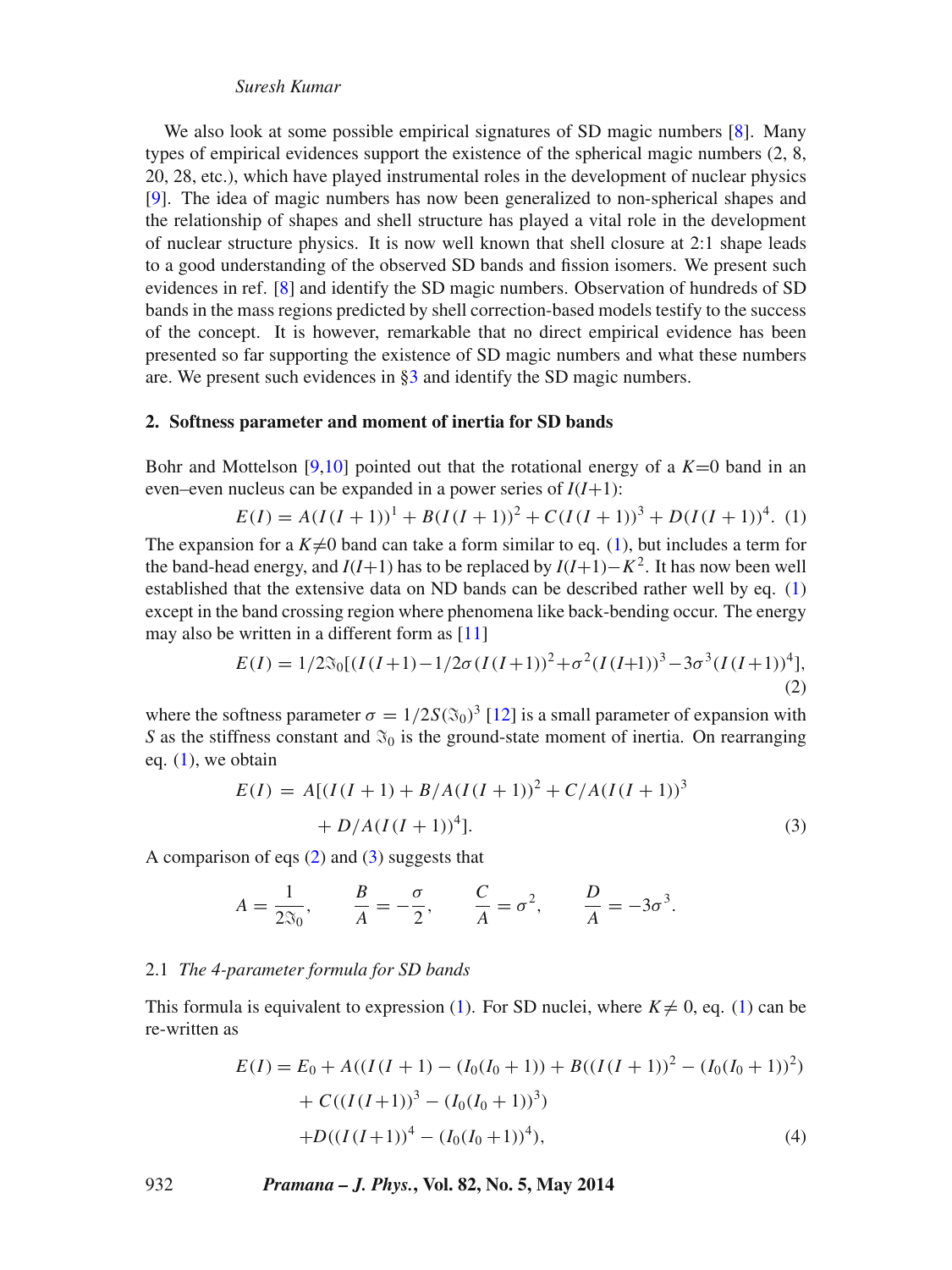where  $E_0$  is band-head energy and  $I_0$  is the band-head spin. For SD bands, the band-head energies are generally not known; only the stretched *E*2 transitions are known. Thus, instead of using the band-head energy, we choose to fit the *E*2 transitions.

<span id="page-2-0"></span>
$$
E_{\gamma}(I) = E(I) - E(I - 2). \tag{5}
$$

Using eq.  $(5)$ , we obtain

$$
E_{\gamma}(I) = A((I(I+1) - (I-2)(I-1)) + B((I(I+1)))^{2} - ((I-2)(I-1))^{2})
$$
  
+  $C((I(I+1))^{3} - ((I-2)(I-1))^{3})$   
+  $D((I(I+1))^{4} - ((I-2)(I-1))^{4}).$  (6)

The parameters *A*, *B*, *C* and *D* can be determined by fitting the *E*2 transitions for SD cascades. One may then obtain the band moment of inertia ( $\mathfrak{F}_0$ ) and the softness parameter (*σ*) [\[13\]](#page-10-6).

## 2.2 *Discussion and results*

The 4-parameter formula has been used for the first time to fit the  $\gamma$  transition energies of the SD bands. We have considered only those SD bands for which estimates of spin assignments are available in the table of SD bands  $[1]$ . A total of 220 SD bands were fitted from all the mass regions; this includes the six cases which were fitted by excluding the backbending region and the six cases including the backbending region. Excellent fits were obtained in nearly all the cases. There are 57 cases where the coefficient *B* is positive, which goes against the suggestions of Bohr and Mottelson [\[9\]](#page-10-2). There are at least 21 cases where the spin of the band-head had to be reduced by  $2h$  units or exclude backbending region to obtain the best fit*/*correct sign of the coefficient *B*. The fitting provides us the parameters *A*, *B*, *C* and *D*, which in turn gives us the band moment of inertia ( $\Im$ <sub>0</sub>) and the nuclear softness parameter (*σ*).

We have summarized in [\[13](#page-10-6)[,14\]](#page-10-7), the expressions for the moment of inertia ( $\mathfrak{F}_0$ ) and the nuclear softness parameter  $(\sigma)$  from the various models discussed above. By using these expressions, it is possible to compare the numerical values for  $\sigma$  and  $\mathfrak{F}_0$  from different models with those from the 4-parameter approach. We note that the values obtained for  $\mathfrak{S}_0$  and  $\sigma$  for the same SD band are very much similar although seemingly different expressions were used in the fitting. This gives us considerable confidence in the simple 4-parameter approach used.

In brief, 220 SD bands have been found to provide excellent fits. The band moment of inertia ( $\mathfrak{I}_0$ ) and the softness parameter ( $\sigma$ ) values have been obtained for all the 220 bands. The band moment of inertia scaled with rigid sphere value [\[15\]](#page-10-8) is shown in figure [1.](#page-3-1) The nuclear softness parameters for all the SD nuclei are shown in figure [2.](#page-3-2) The nuclear softness parameters ( $\sigma$ ) for SD bands lie in the range  $10^{-4} \le \sigma \le 10^{-6}$  compared to ND bands [\[16\]](#page-10-9) having a range of  $10^{-2} \le \sigma \le 10^{-4}$ . The nuclear softness parameters is related to the rigidity of the nucleus. Thus, the SD bands are much more rigid than the ND bands. Also, as the deformation of the SD nuclei increases, there is a distinct rise in the rigidity. This suggests a clear correlation between the pairing correlations and the deformation of SD bands.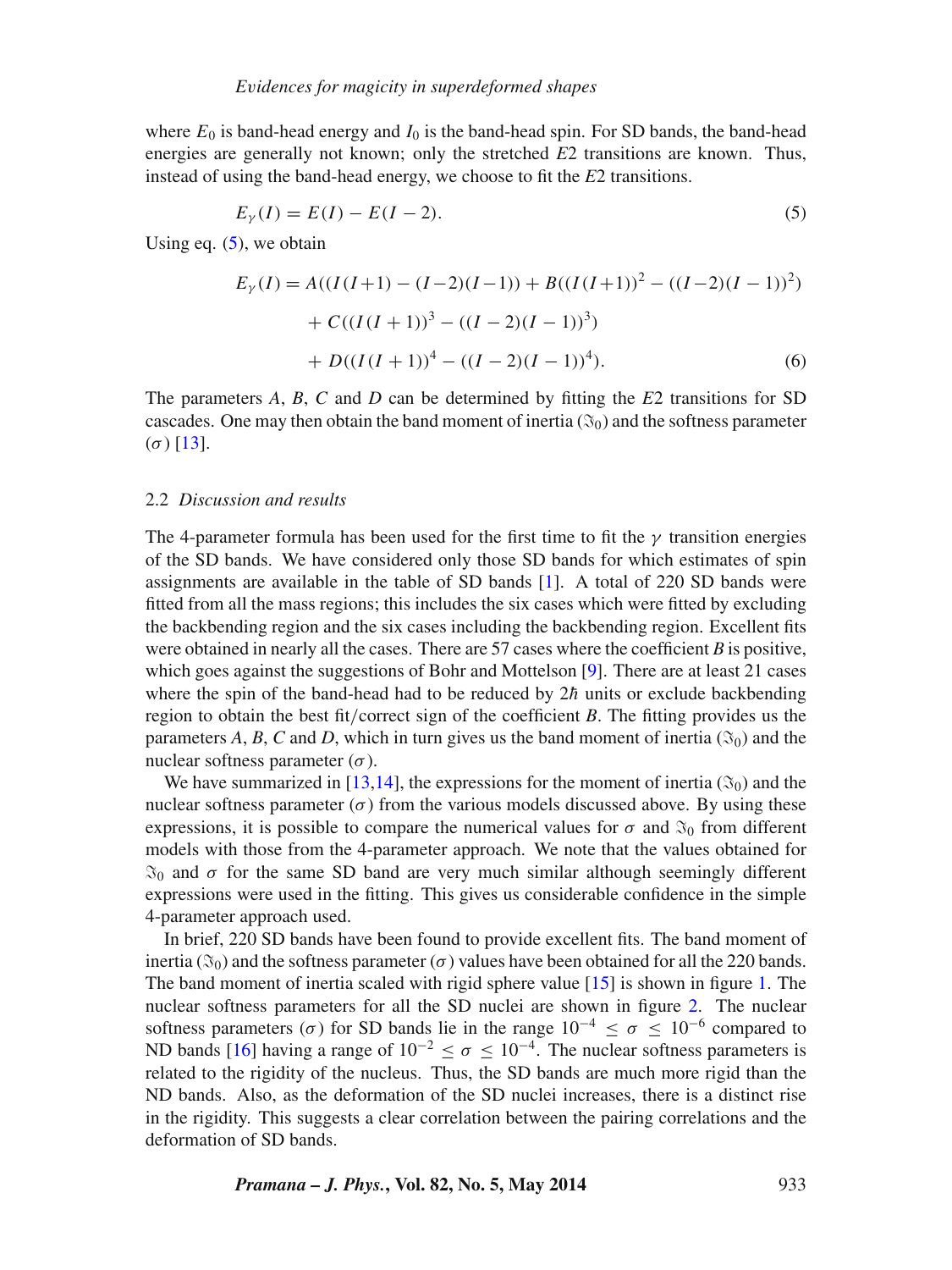*Suresh Kumar*

<span id="page-3-1"></span>

**Figure 1.** Band moment of inertia vs. mass number for all the SD bands.

## <span id="page-3-0"></span>**3. Superdeformed magic numbers: Empirical evidence**

The premise of our evidence is as follows. SD bands display a near rigid rotor behaviour. Since the magic numbers correspond to the positions of least level density, we expect the SD bands near magic nucleon numbers to be more close to exact rigid rotor. The usual

<span id="page-3-2"></span>

Figure 2. Softness parameter vs. proton number vs. neutron number for all the SD bands.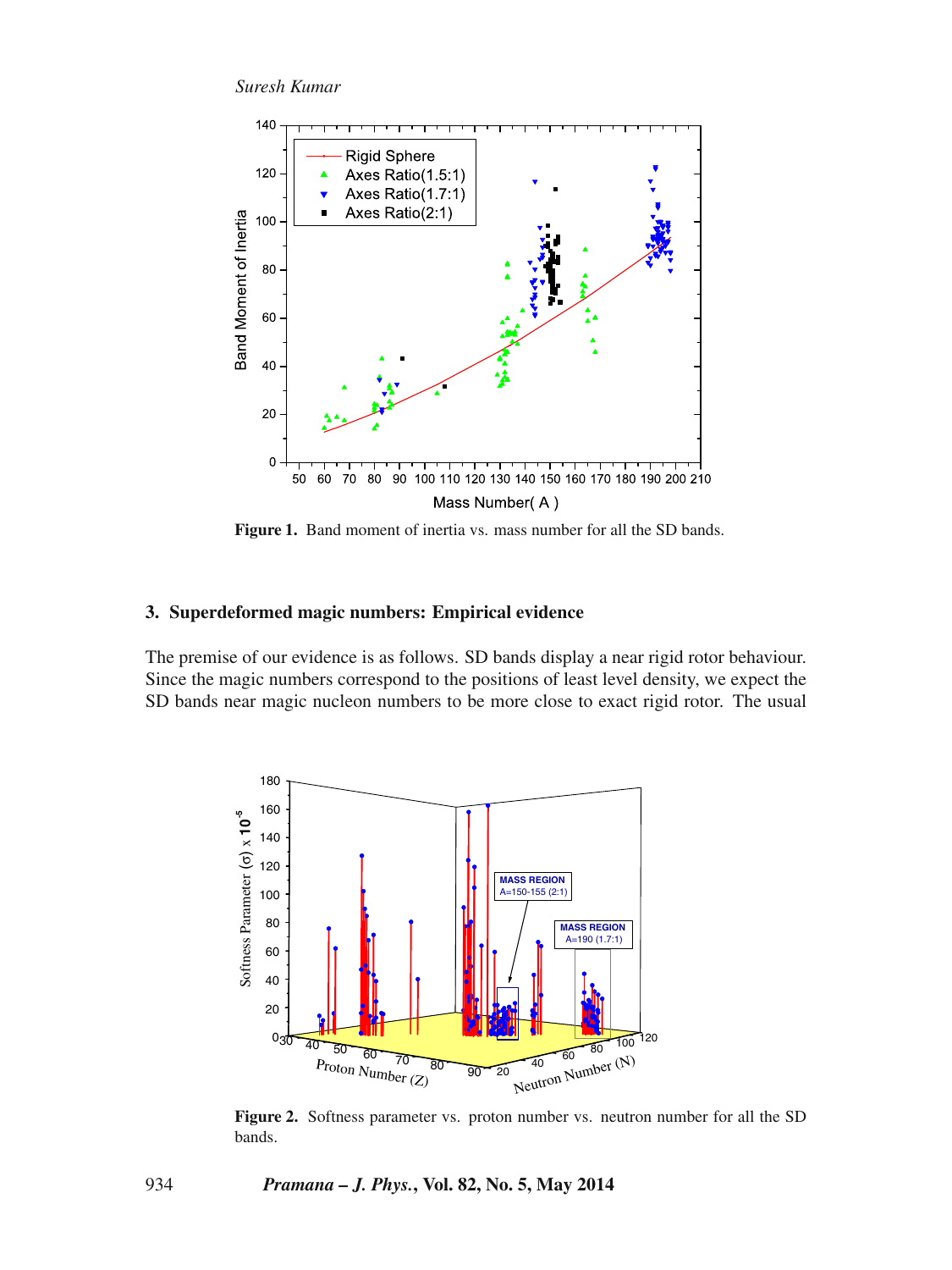parameter to look for the extent of rigidity is the (*E*4*/E*2) energy ratio. As the SD bands are high-spin bands and band-heads are rarely known, instead of using the energy ratio, we use  $\gamma$ -ray energy ratios. The values for  $\gamma$  energy are taken from the latest collection of SD bands in nuclear data sheet [\[1\]](#page-9-0). We have used four types of approaches to identify the SD magic numbers.

#### 3.1 *γ -ray energy ratios*

We calculate typical ratios like  $E_\gamma$  (53/2  $\rightarrow$  49/2)/ $E_\gamma$  (49/2  $\rightarrow$  45/2) and plot them for a set of bands in a given mass region where these spins are known. This ratio must approach the rigid rotor value more closely at the SD magic numbers. This approach of identifying the SD magic numbers is very simple yet very robust.

#### 3.2 *R*(*I*) *ratios*

This idea may be generalized to define a ratio  $R(I)$  calculated for the whole SD bands [\[1\]](#page-9-0).

$$
R(I) = \frac{E_{\gamma}(I) - E_{\gamma}(I - 2)}{E_{\gamma}(I - 2) - E_{\gamma}(I - 4)}.
$$
\n(7)

Such ratios are then compared with the rigid rotor values for the same spins. Only some of the SD bands are found to be nearly identical to the rigid rotors.

#### 3.3 *Softness parameter*

We also use the softness parameter values obtained by using the 4-parameter model [\[13\]](#page-10-6) for SD bands in different mass regions. The softness parameter is least for those SD bands whose neutron and proton numbers are magic for the SD shapes.

#### 3.4 *Number of SD bands at magic numbers*

It is well known that nuclei with spherical magic numbers of neutrons and protons exhibit maximum number of isotones*/*isotopes. We use the same approach by plotting the number of bands vs. neutron*/*proton number. The number of SD bands corresponding to the magic neutron or proton number is more than that for its neighbours.

## 3.5 *Discussion and results*

We show in figures [3](#page-5-0) and [4,](#page-5-1) some typical graphs of  $\gamma$ -ray energy ratios for the deformations (1.5 : 1) from mass region 57–174. Only a few nuclei come really close or lie really onto the line defining the rigid rotor values. Figure [3,](#page-5-0) plotted for the mass regions  $57-174$  and deformation  $1.5:1$ , suggests that the neutron numbers 46, 58–59, 73–75 and 92 are almost on the rigid rotor line. Similar plot for proton numbers, shown in figure [4,](#page-5-1) suggests that the proton numbers  $40-41$ ,  $46$ ,  $58-59$  and  $71$  (for deformation  $1.5:1$ ) are near the rigid rotor value. To compare the *R*(*I*) values with the rigid rotor behaviour, we use the rigid rotor expression from [\[15\]](#page-10-8). Figure [5](#page-6-0) shows the ratio  $R(I)$  for Ce<sub>73</sub> along

*Pramana – J. Phys.***, Vol. 82, No. 5, May 2014** 935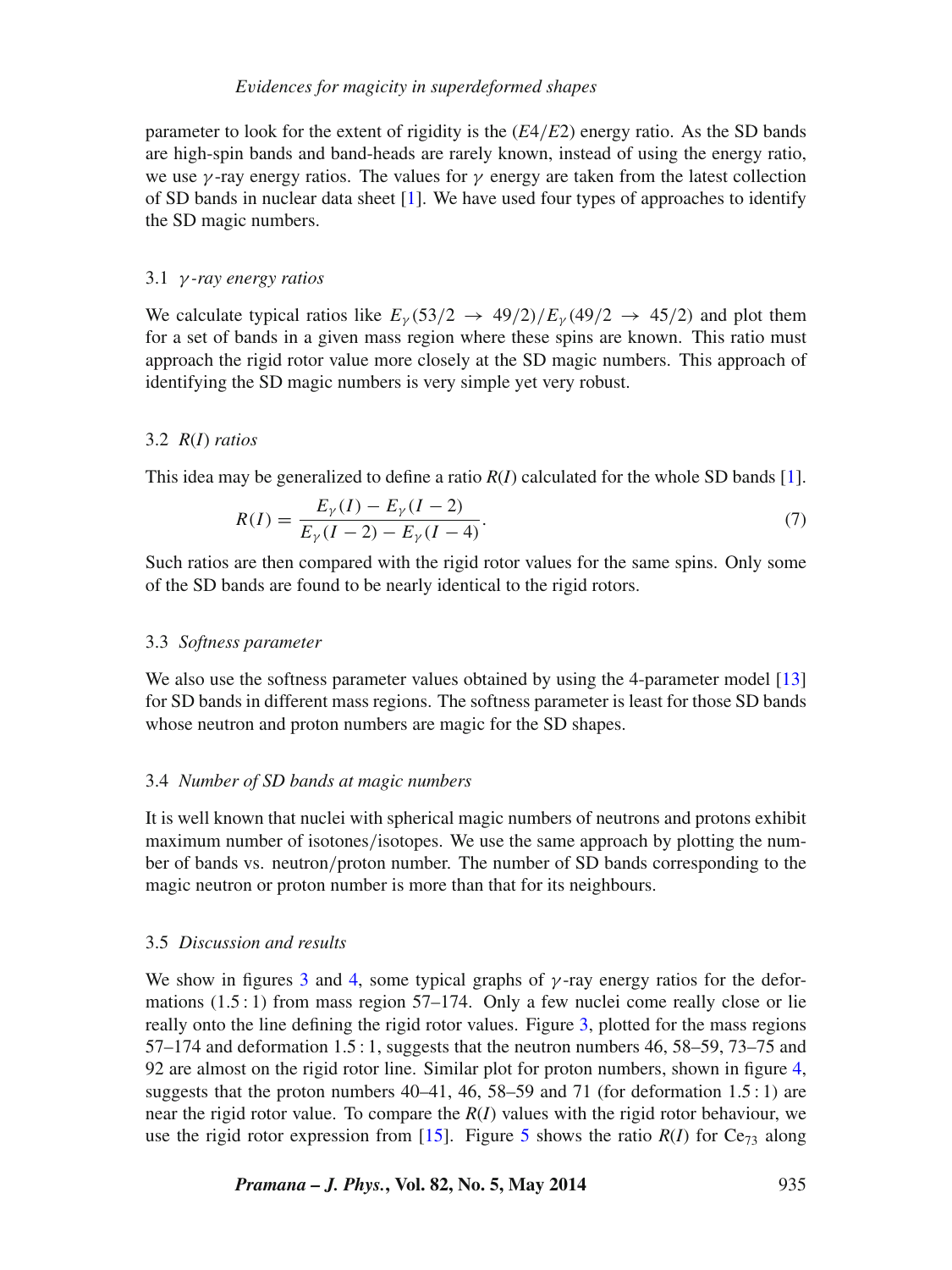*Suresh Kumar*

<span id="page-5-0"></span>

**Figure 3.** *γ*-ray energy ratio vs. neutron numbers for deformation  $(1.5:1)$ . The line represents the rigid rotor value for the ratio on *Y*-axis. Nuclei approaching or lying on the rigid rotor line are labelled.

with the rigid rotor values as seen through the whole band; the two match very closely. Similarly, in figure [6,](#page-6-1) the behaviour of Lu isotope (*Z*=71) with neutron number 92 is very close to the rigid rotor behaviour for all angular momentum values compared to neutron numbers 94 and 96. We may point out that this comparison was carried out for all the

<span id="page-5-1"></span>

**Figure 4.** *γ*-ray energy ratio vs. proton numbers with deformation  $(1.5:1)$ . The line represents the rigid rotor value for the ratio on *Y*-axis. Nuclei approaching or lying on the rigid rotor line are labelled.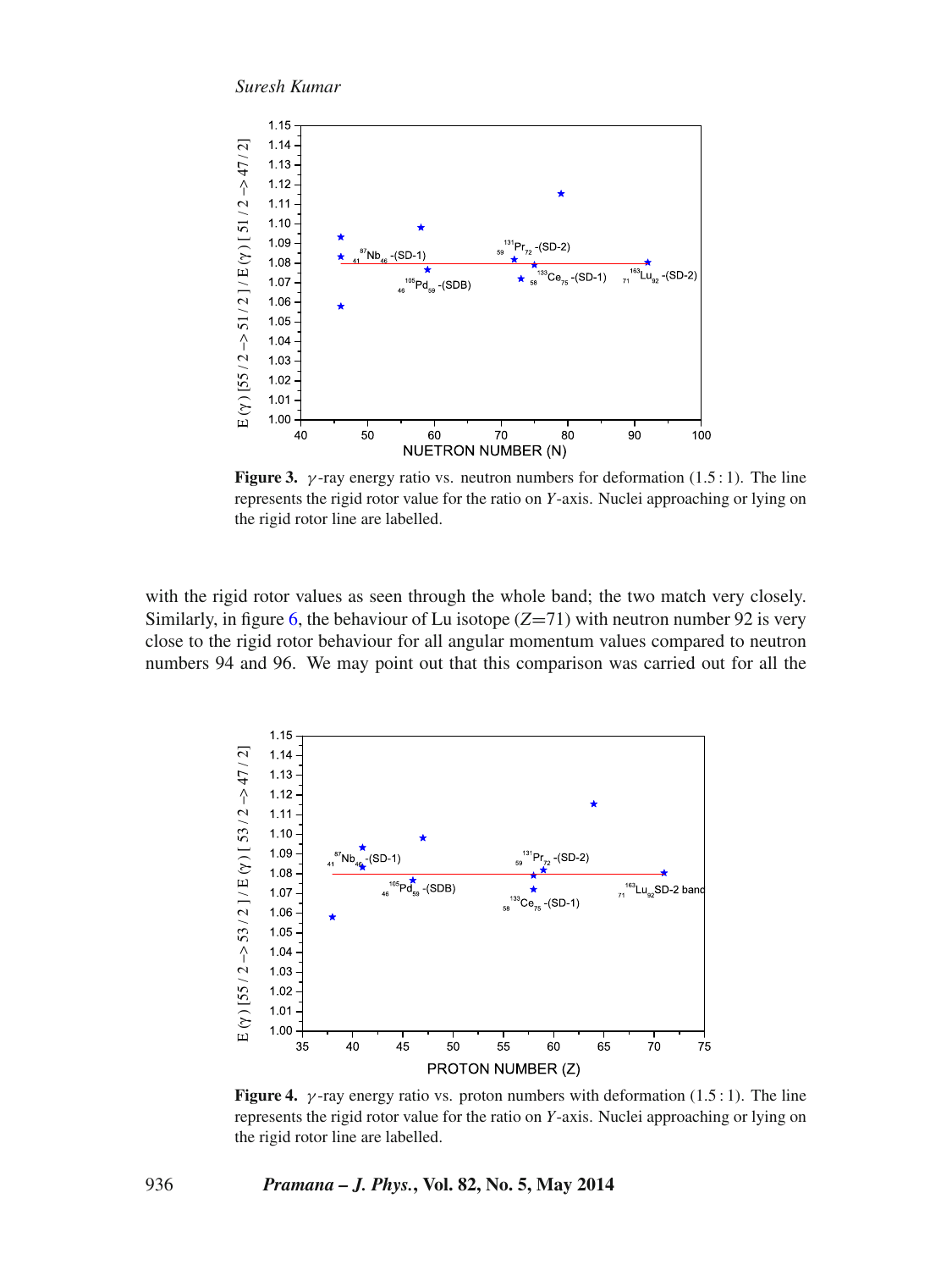<span id="page-6-0"></span>

**Figure 5.** *R*(*I*) vs. the angular momentum (*I*). The rigid rotor behaviour of the SD band in Ce<sub>73</sub> is evident from the figure.

SD bands. The  $Gd_{80}$  emerges as the best magic nucleus from these studies [\[17\]](#page-10-10). In the softness parameter approach described in [\[13\]](#page-10-6), we try to look for the minima in softness parameter values (figures [7](#page-7-0) and [8\)](#page-7-1); we get minima at neutron numbers 32, 44, 46, 60,

<span id="page-6-1"></span>

**Figure 6.**  $R(I)$  vs. the angular momentum (*I*). The behaviour of Lu isotope (*Z*=71) with neutron number 92 is very close to the rigid rotor behaviour for all angular momentum values.

*Pramana – J. Phys.***, Vol. 82, No. 5, May 2014** 937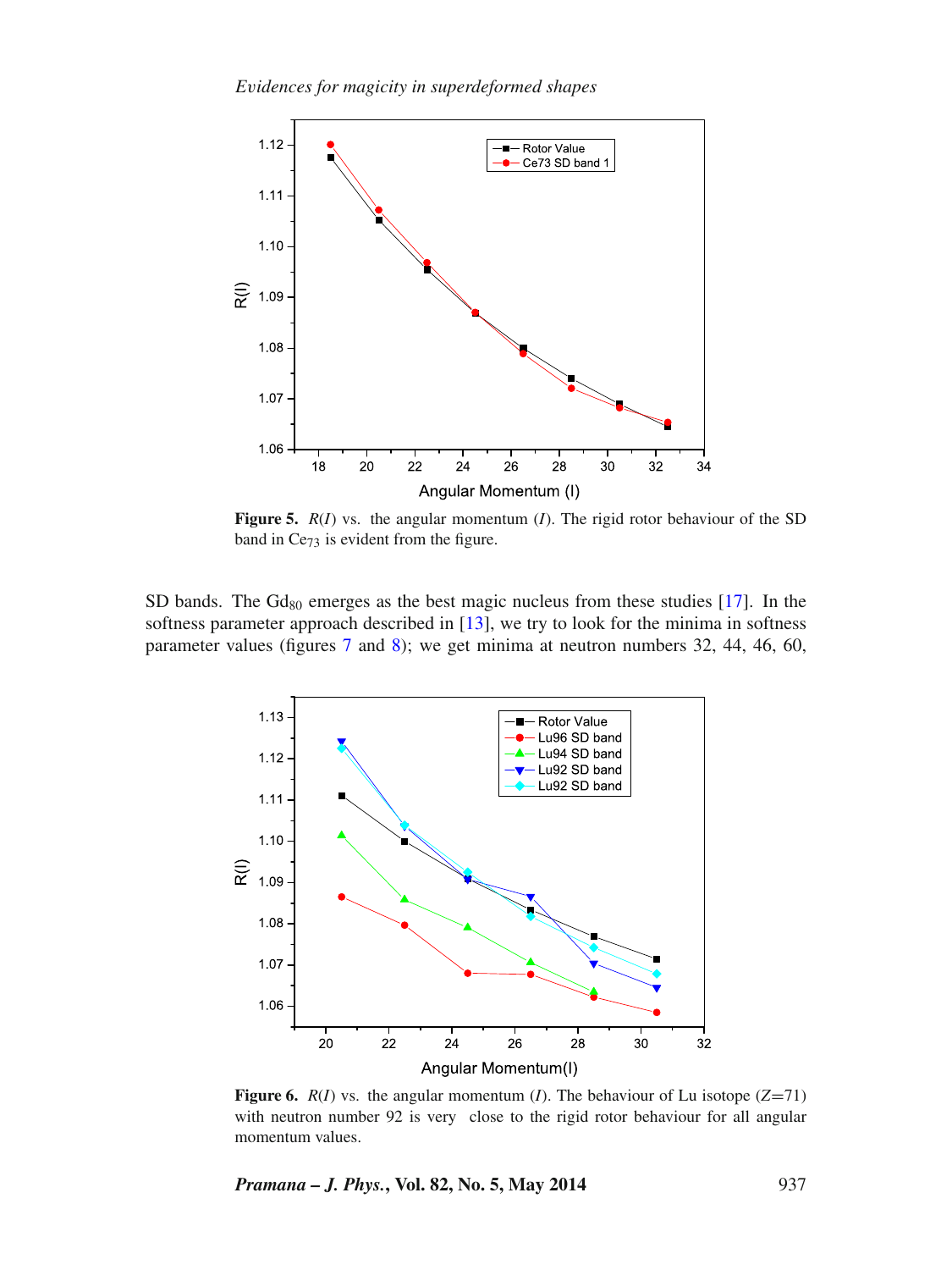<span id="page-7-0"></span>

bands.

73–74, 80, 82, 84, 86, 92 and 114–115. Finally, figures [9](#page-8-0) and [10](#page-8-1) point out that the neutron numbers 30, 35, 44, 46, 60, 74, 80, 86, 93, 96, 102, 113–115 and the proton numbers 30, 38, 40, 58, 60, 64, 71 and 82 are most likely to be the magic numbers having more number of SD bands. These numbers match with the values obtained above.

<span id="page-7-1"></span>

Figure 8. Softness parameter vs. proton number vs. neutron number for the SD bands.

938 *Pramana – J. Phys.***, Vol. 82, No. 5, May 2014**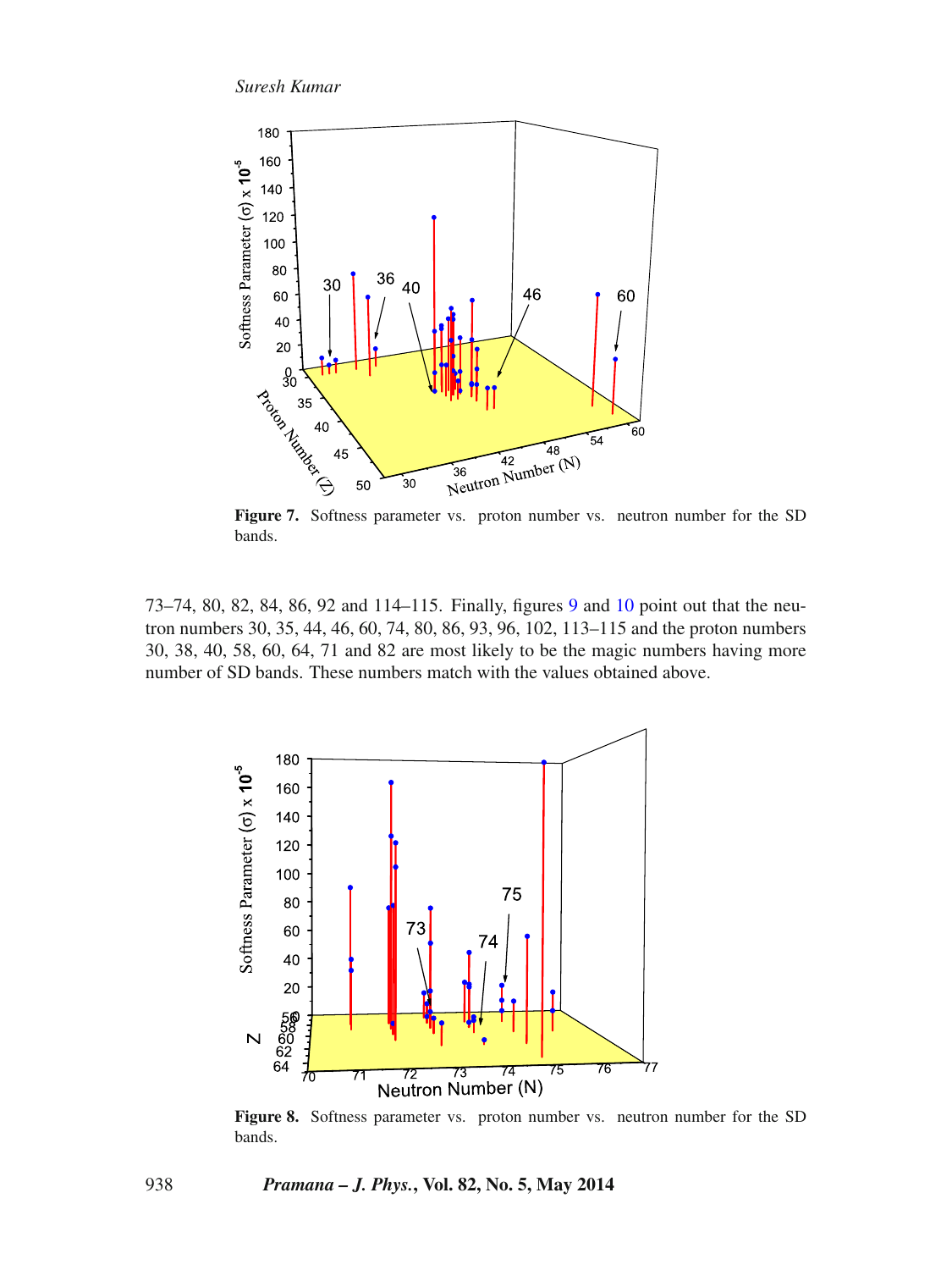<span id="page-8-0"></span>

**Figure 9.** Number of SD bands vs. neutron number for all the SD bands.

<span id="page-8-1"></span>

**Figure 10.** Number of SD bands observed vs. proton number for all the SD bands.

#### **4. Conclusions**

The 4-parameter formula was found to provide excellent fits to SD bands. In brief, 220 SD bands were fit and the band moment of inertia  $(\mathfrak{F}_0)$  and the softness parameter  $(\sigma)$ values were obtained for all the 220 bands. The nuclear softness parameters for SD bands lie in the range  $10^{-4} \le \sigma \le 10^{-6}$  as compared to ND bands [\[12\]](#page-10-5) having a range of

*Pramana – J. Phys.***, Vol. 82, No. 5, May 2014** 939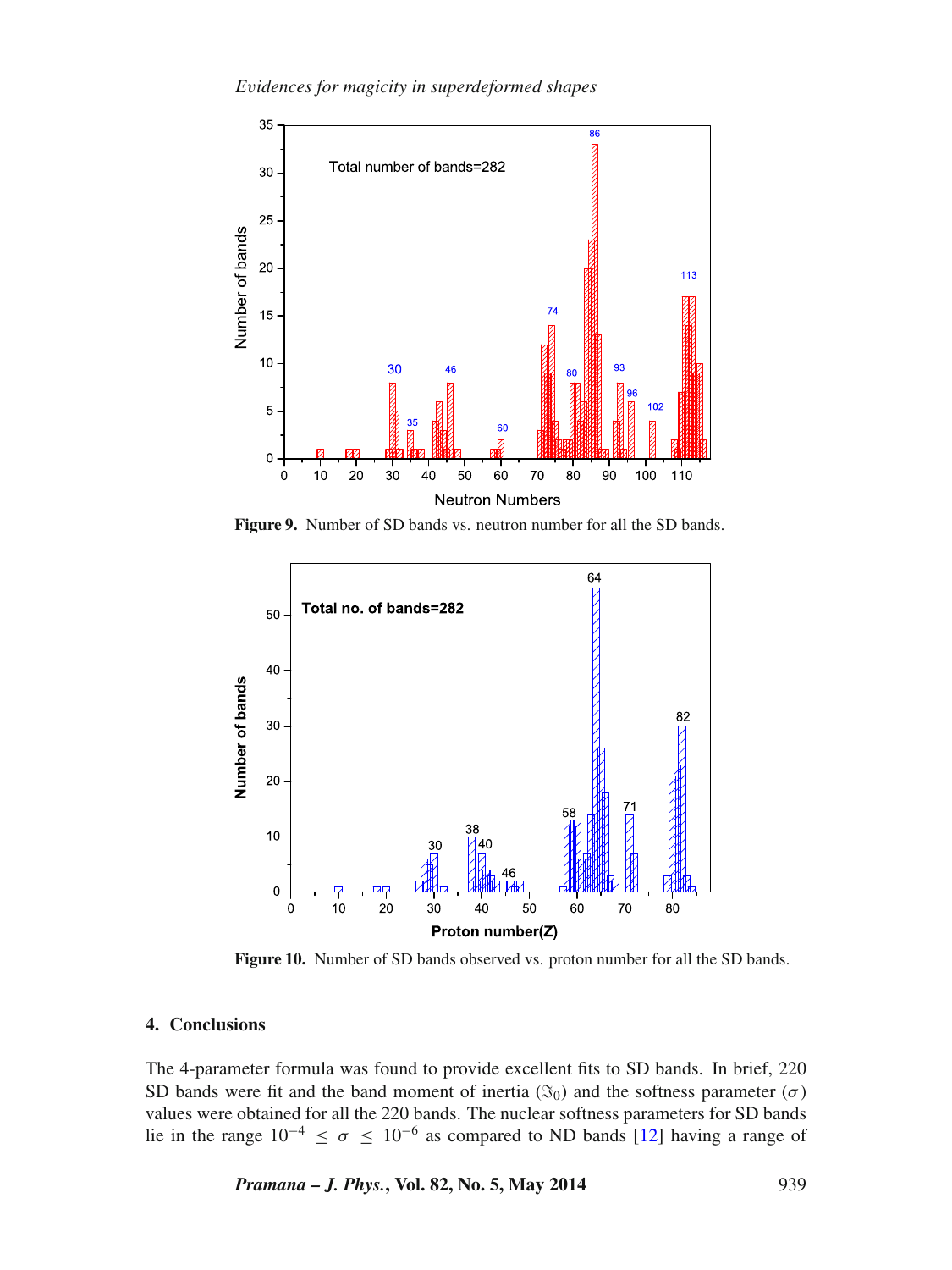## *Suresh Kumar*

<span id="page-9-2"></span>**Table 1.** Comparison of the empirical SD magic numbers with spherical  $(1:1)$  shape and SD  $(2:1)$  shape magic numbers. Theoretical spherical and SD  $(2:1)$  magic numbers are obtained by isotropic harmonic oscillator potential with and without  $l \cdot \vec{s}$  term (in brackets). The empirical results from this work provided the magic numbers for SD shapes, and the resulted magic numbers are given in columns 3, 4 and 5, respectively.

| Deformation( $\omega_z$ : $\omega_x$ ) |                |                     |             |                     |               |                   |      |
|----------------------------------------|----------------|---------------------|-------------|---------------------|---------------|-------------------|------|
| $1:1$ (Theory)                         | $2:1$ (Theory) | $1.5:1$ (Empirical) |             | $1.7:1$ (Empirical) |               | $2:1$ (Empirical) |      |
|                                        |                | Ζ                   | (N)         | Ζ                   | (N)           | Ζ                 | (N)  |
| 2                                      | 4              |                     |             |                     |               |                   |      |
| 8                                      | 10             |                     |             |                     |               |                   |      |
|                                        | 16             |                     |             |                     |               |                   |      |
| 20(28)                                 | 28             | 30                  | (32,36)     |                     |               |                   |      |
| 40(50)                                 | $40(40-46)$    | 40                  | (46)        |                     |               |                   |      |
|                                        | $60(60-68)$    | 58-59,62            | $(58 - 59)$ | 64                  |               | 66                |      |
| 70(82)                                 | $80(80 - 90)$  | 71                  | $(73 - 75)$ | 80,82               | (80)          |                   | (86) |
| 112(126)                               | $110(110-118)$ |                     | (92)        |                     | $(113 - 115)$ |                   |      |

 $10^{-2} < \sigma < 10^{-4}$ . The nuclear softness parameter is related to the rigidity of the nucleus. Thus, the SD bands are much more rigid than the ND bands. Also, as the deformation in SD nuclei increases, the SD bands become more and more rigid. This suggests a clear correlation between pairing correlations and deformation.

On the basis of these evidences, we identify  $Z = 30, 40, 46, 58-59, 62, 71$  and  $N = 32, 35, 46, 58-59, 73-75, 92$  as the SD magic numbers in the mass region 57-174 with deformation 1.5 : 1 and  $Z = 64$ , 80–82 and  $N = 80$ , 113–115 in the mass region 144–198 with deformation 1.7 : 1 and  $Z = 66$ ,  $N = 86$  in the mass region 150 with deformation 2 : 1 as the most likely SD magic numbers. These magic numbers are listed in table [1](#page-9-2) along with the magic numbers for normal nuclei 1 : 1 and deformed nuclei with deformation 2 : 1. While most of the magic numbers are the same, we noticed significant changes in several predicted magic numbers and those obtained from our analysis. We predicted that many more SD bands might be observed in the mass region  $A = 102-112$ corresponding to  $Z = 44-48$  and  $N = 58-64$ . We also predicted that many SD bands could exist for the combination of  $(N, Z)$  values  $Z = 58$  and  $N=80$ . Similarly, one can search the SD bands in neutron-rich nuclei around  $Z = 64$ ,  $N = 96$  and  $Z = 71$  and  $N = 112$  (towards the neutron-rich side). Any nuclear model for the SD nuclei should, therefore, be adjusted so as to reproduce these magic numbers.

## **References**

- <span id="page-9-0"></span>[1] B Singh, R Zywina and R B Firestone, *Nuclear Data Sheets* **97**, 241 (2002)
- <span id="page-9-1"></span>[2] J A Becker *et al*, *Phys. Rev. C* **46**, 889 (1992)
- [3] J Meng *et al*, *Phys. Rev. C* **44**, 2545 (1991)
- [4] C S Wu *et al*, *Phys. Rev. C* **45**, 261 (1991)
- [5] S X Liu *et al*, *Phys. Rev. C* **58**, 3266 (1998)
- [6] D Bonastsos, S B Drenska, P P Raychev, R P Roussev and Yu F Smirnov, *J. Phys. G: Nucl. Part. Phys.* **17**, L67 (1991)